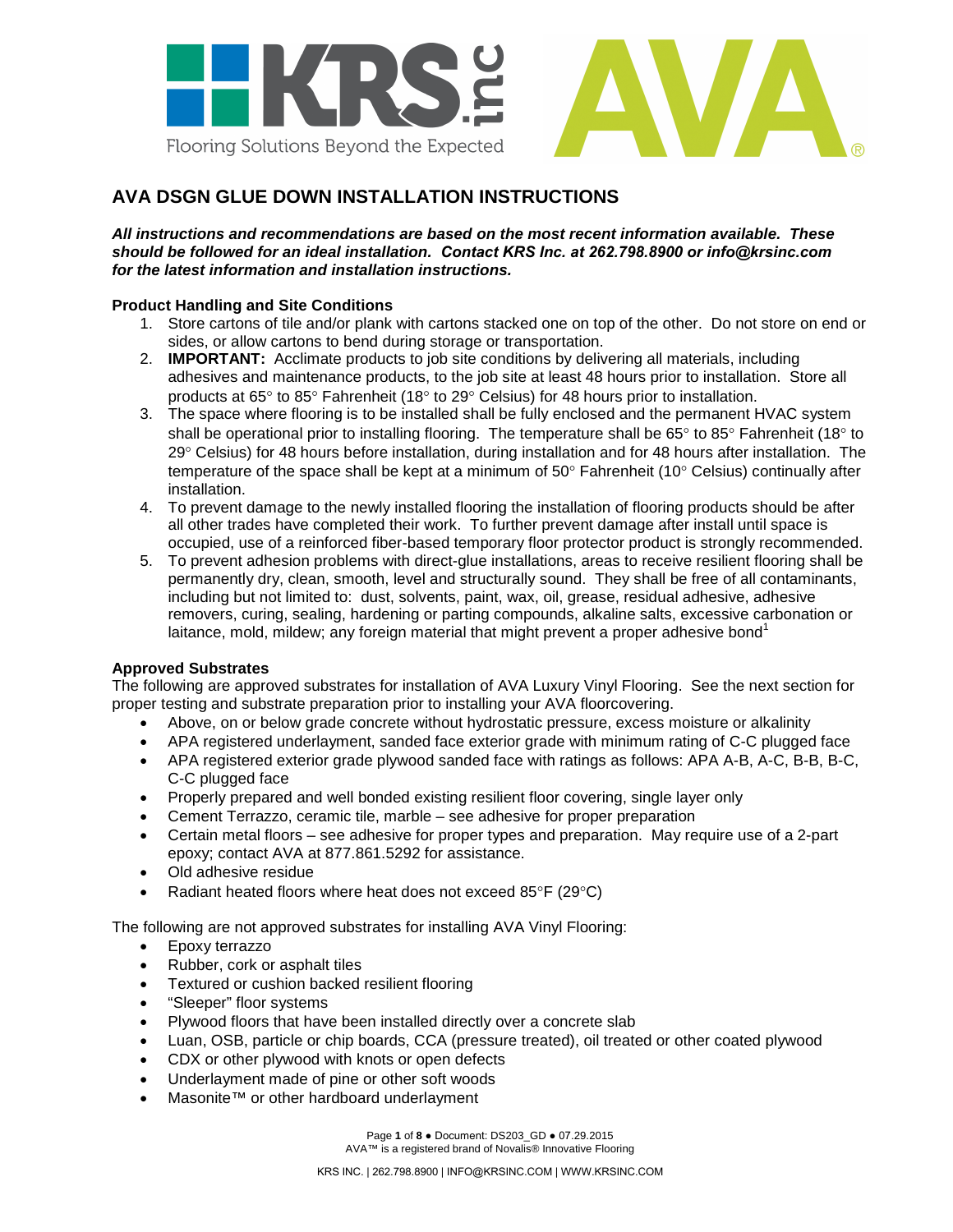



- Hardwood flooring
- Paint, wax, oil, grease, residual adhesive, mold, mildew, and other foreign materials that might prevent adhesive bond
- Other uneven or unstable substrates.

### **Substrate Preparation**

All substrates must be properly prepared and tested according to ASTM F710 and the following guidelines.

### 1. Concrete Subfloors

*Although AVA Luxury Vinyl flooring is not susceptible to damage from moisture, excessive subfloor moisture is an ideal breeding ground for mold, mildew and fungus-all of which can contribute to an unhealthy indoor living environment. Use of a suitable vapor barrier is recommended.*

- a. Concrete slab construction shall be in accordance to industry standards for specification related to concrete mix design, curing methods and drying times to prevent moisture problems.
- b. On-grade and below-grade slabs should be installed with a suitable vapor retarder directly underneath the concrete slab.
- c. New concrete shall be properly cured and dried prior to the installation of floor covering. Curing agents, surface hardeners and other membranes or compounds shall be mechanically removed immediately after initial cure to allow the slab to properly dry before installation. Approximately 30 days per 1" of slab thickness.
- d. Concrete substrates should be properly prepared according to ASTM F710-11, *Preparing Concrete Floors to Receive Resilient Flooring*.
- e. All concrete substrates, regardless of grade or age of slab, must be properly tested using one of the methods outlined below for warranty to apply. Acceptable test method is the ASTM F 2170 In Situ Relative Humidity. Testing shall be conducted according to the relevant ASTM documentation and instructions of the manufacturer of the testing equipment. Consult AVA for Novalis adhesive technical bulletins for acceptable RH % levels.
- f. Concrete Alkalinity / pH Test shall be conducted in accordance with ASTM standards and instructions provided by the adhesive manufacturer. Acceptable level of pH in the substrate is 7.
- g. Surface porosity testing shall be conducted according to ASTM standards or adhesive manufacturer's guidelines. If no such guideline exists, an application of a few drops of clean, potable water shall be placed on the surface of the concrete in an area the approximate size of a dime or 5/8". If the water is absorbed within 2-3 minutes then the surface shall be deemed to be porous. If the water beads or is not absorbed then the slab shall be treated as non-porous.

# 2. W**ood Subfloors**

- a. All wood substrates shall be prepared according to ASTM F1482-04 *Installation and Preparation of Panel Type Underlayments to Receive Resilient Flooring*.
- b. All wood panels for use under AVA flooring must be smooth, flat, structurally sound and free of deflection.
- c. A combination of wood subfloor and panel underlayment construction shall be a minimum of 1" in total thickness.
- d. There shall be at least 18" of well-ventilated air space beneath all wood subfloors. Crawl spaces shall be insulated and protected by a suitable vapor barrier.
- e. Wood subfloors installed directly on concrete or over "sleeper" joist systems are not acceptable for use under AVA Resilient Flooring.
- f. Panels designed as suitable underlayment shall be at a minimum  $\frac{1}{4}$ " in thickness, dimensionally stable, fully sanded face to eliminate grain texture or show through, and have a written manufacturer's warranty and installation instructions.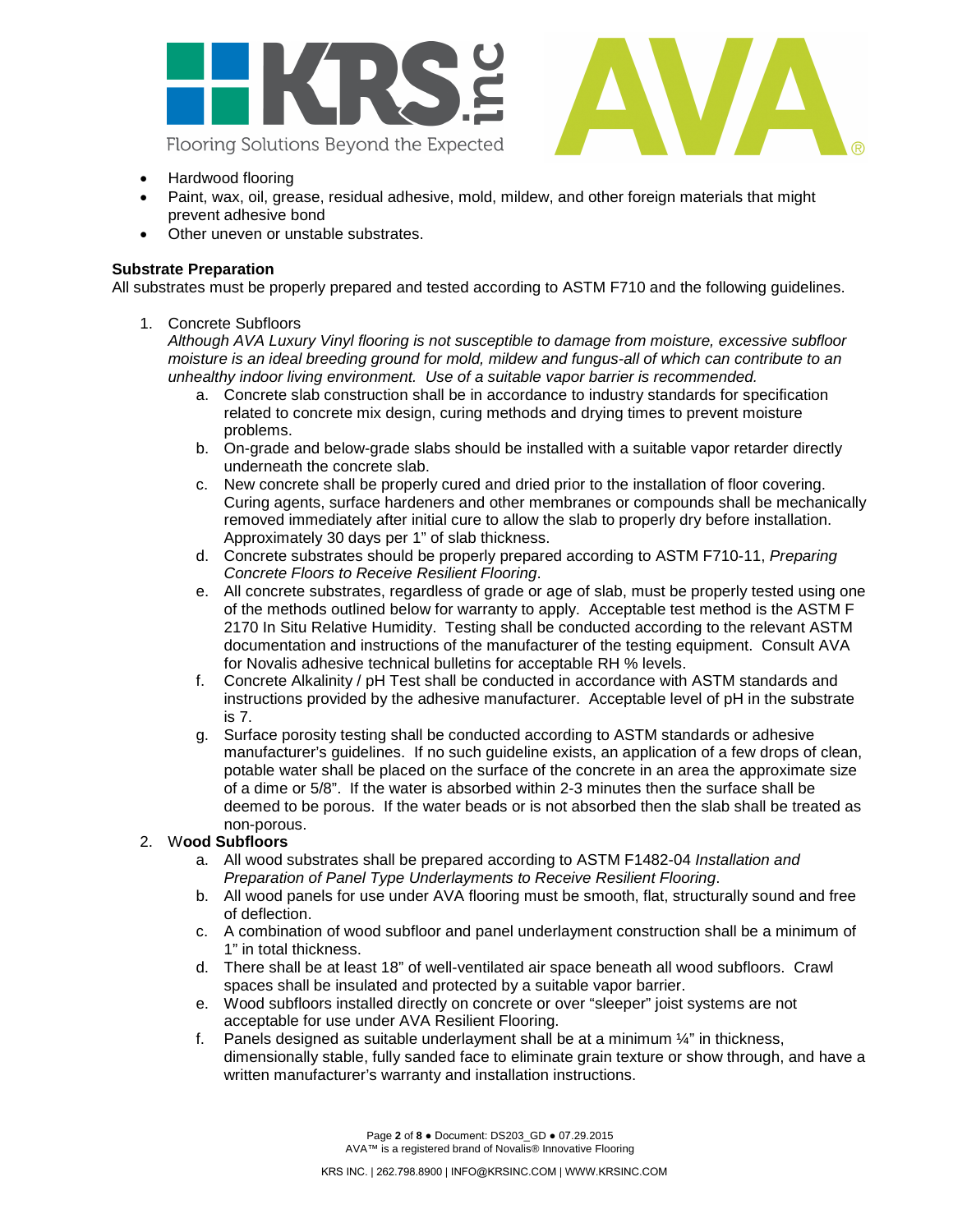

Flooring Solutions Beyond the Expected

- g. Panels shall be installed according to manufacturer's instructions regarding stapling pattern, sanding and filling of joints, and acclimation to installed environment.
- h. AVA will not cover or accept responsibility for joint telegraphing, either as a "ridge" or "valley"; grain or texture telegraphing; discoloration of finished flooring due to materials used for filling of voids and defects in the face of the underlayment
- i. Unacceptable substrates shall be covered using a  $\frac{1}{4}$ " or thicker panel underlayment recommended for commercial use. Follow underlayment manufacturer's installation instructions fully.
- 3. Existing Resilient Flooring
	- a. When installing AVA Luxury Vinyl Flooring over existing resilient floors, the existing flooring must be:
		- i. Single layer only and firmly bonded to the substrate
		- ii. Thoroughly stripped of all wax, floor finish, dirt and other contaminants that may affect adhesive bond
		- iii. Flat and smooth with no curling edges or loose seams
		- iv. Must not be of a cushion back, floating, or perimeter bonded floor
	- b. AVA is not responsible for problems leading to or from indentations, telegraphing of old floor or adhesion release of old floor after the AVA Luxury Vinyl Flooring is installed.
- 4. Old Adhesives
	- a. Adhesive residue shall be properly prepared prior to the installation of AVA Luxury Vinyl Flooring. It is recommended that mechanical scraping or grinding be used as a primary means of removing old adhesive residue.
	- b. Residues include, but are not limited to carpet, vinyl, VCT, and or wood flooring adhesives.
	- c. Black cutback/asphalt adhesives shall be scraped by hand to remove any loose patches, trowel ridges and puddles so that only a thin residue layer remains. This layer shall then be properly covered using a portland based level/patch compound properly mixed with the manufacturer's recommended latex/acrylic additive.
	- d. If chemical/liquid adhesive removers are utilized, the manufacturer's recommended instructions for cleaning after use of the remover shall be followed fully. AVA is not responsible for any adhesive failures, indentation, bubbling, or delamination of new flooring due to improper cleaning of residue left from liquid adhesive removers.

#### WARNING!

DO NOT SAND, DRY SWEEP, BEADBLAST, SHOTBLAST OR USE ANY OTHER MECHANICAL MEANS TO PULVERIZE EXISTING TIEL FLOORING, BACKING, LINING FELT, ASPHALTIC "CUT-BACK" OR ANY OTHER ADHESIVES. THESE PRODUCTS MAY CONTAIN ASBESTOS FIBERS AND/OR CRYSTALLINE SILICA. AVOID CREATING DUST. INHALATION OF SUCH DUST IS A CANCER AND RESPIRATORY TRAC T HAZARD. SMOKING BY INDIVIDUALS EXPOSED TO ASBESTOS FIBERS GREATLY INCREASES THE RISK OF SERIOUS BODILY HARM. UNLESS POSITIVELY CERTAIN THAT THE PRODUCT IS A NON-ASBESTOS CONTAINING MATERIAL, YOU MUST PRESUME IT CONTAINS ASBESTOS. REGULATIONS MAY REQUIRE THAT THE MATERIAL BE TESTED TO DETERMINE ASBESTOS CONTENT.

- 5. Other substrates
	- **a.** Cement terrazzo and metal floors may be suitable for installation and need to be properly prepared for adhesion. Most will need to be prepared with a suitable portland based level/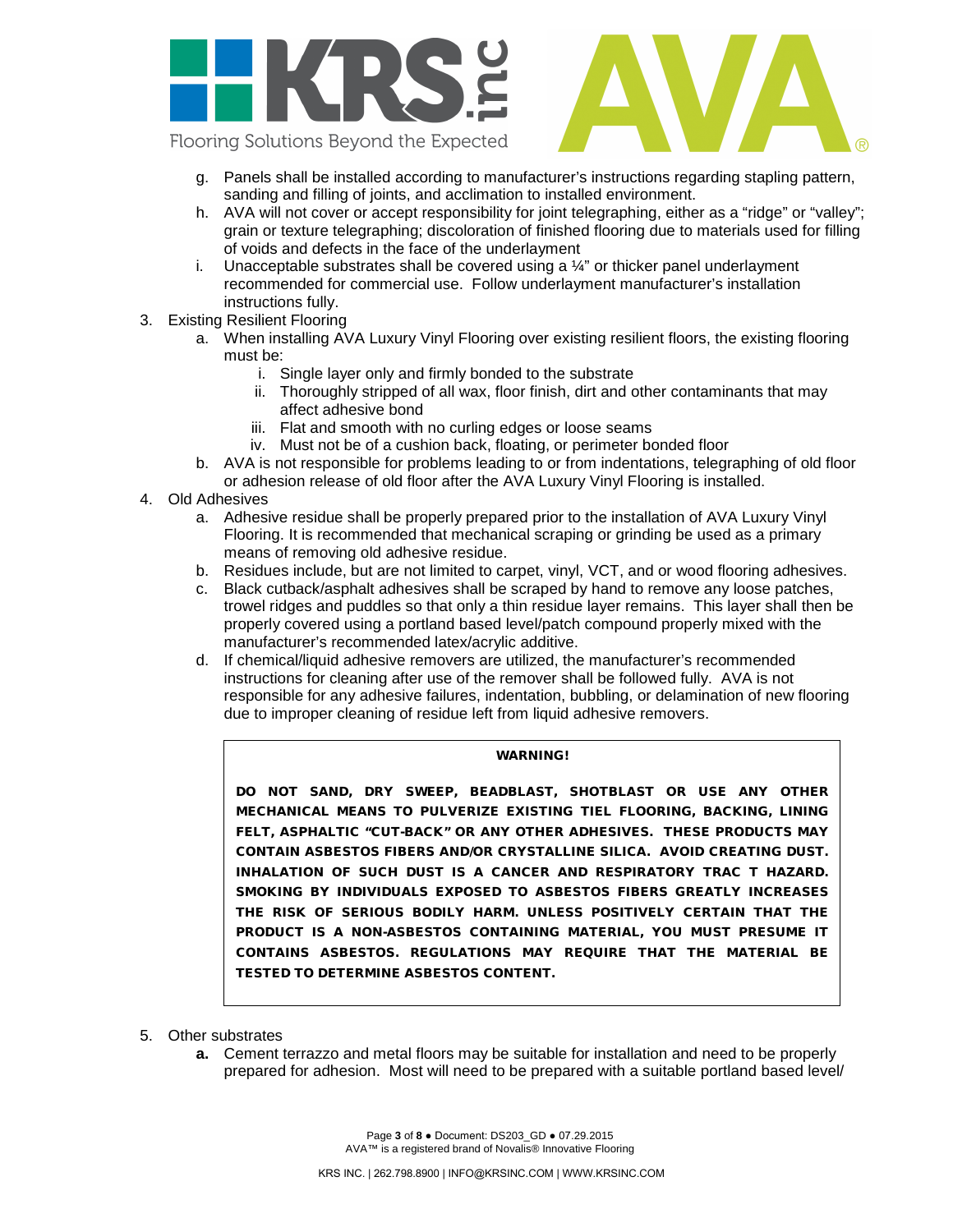

patch compound, see manufacturer's recommendations for use and preparation of subfloor. **Contact AVA at 877.861.5292 for these installations.** 

- i. Ceramic, porcelain, marble and granite tiles are suitable as substrates provided the tiles are properly bonded with intact grout joints and free of cracks, and the surface of tile and grout joints is free from sealers, coatings, dirt and contaminants.
- ii. Properly prepare the surface of tiles by grinding any high areas and using a suitable portland based level/patch compound and primer to fill in all low areas. Follow leveling compound manufacturer's recommendations for surface preparation and application of product.
- b. The following are not suitable substrates for installation of AVA Luxury Vinyl Flooring: rubber, cork, or asphalt tiles; epoxy terrazzo flooring; stained or painted concrete and any other material covered in the sections above and listed as unsuitable.
- c. Unsuitable substrates should be covered with an approved  $\frac{1}{4}$ " wood underlayment or suitable portland based level/patch compound. Always follow the manufacturer's recommended practices when covering an existing substrate.

# **Installing AVA Luxury Vinyl Flooring**

- 1. General
	- a. When using more than one carton, make sure that the cartons are all the same run / lot number. Different lots may have a variation in color, texture or gloss so they should not be mixed in the same room. **Contact AVA before installing product from differing runs or lots.**
	- b. AVA plank simulates wood planks, and can be installed in the same pattern as a wood plank floor in a random pattern, staggered design, diagonally or other design.
	- c. Planks are best in appearance when lying parallel to the longest walls in the room.
	- d. AVA products can be cut using a tile cutter or a utility knife. Keep knife blades sharp for easy, accurate and safe cuts. Fit planks to walls, columns, door jambs, etc. using the same methods other floor tiles; overlap, pattern scribe, wall scribe and free hand.
	- e. It is recommended that you not work on the freshly installed flooring. This means that you will have to start from the wall or area opposite of an exit, and work towards that exit. Only spread enough adhesive that can be utilized before the initial set or tack. See adhesive container label for approximate times and further instruction.
	- f. If it is necessary to heat the planks to achieve a cut, heat slightly from the back only with minimal heat setting (a standard hair dryer will produce enough heat). Carefully make cuts with a sharp utility knife on the heated plank.
- 2. AVA approved trowel-grade adhesive installation method
	- a. AVA approved trowelable adhesives are designed to be used on most interior installations over most concrete and wood substrates, and other approved substrates that are properly prepared and leveled. A complete guide to Novalis adhesives can be found at [www.avaflor.com.](http://www.avaflor.com/)
	- b. Some commercial applications and special substrates a two-part epoxy or urethane adhesive is recommended. Typical applications for these types of adhesives are wet areas, floors subjected to heavy point loads and/or rolling loads, and floors that will be exposed to extreme temperature changes or extreme temperatures. **Contact AVA at 877.861.5292 for proper adhesives and installation procedures**.
	- c. If it is determined that a non-AVA approved adhesive is to be used on an installation, AVA recommends a written warranty be obtained by the adhesive manufacturer warranting this specific installation with their products.
	- d. Surface porosity of the substrate needs to be determined before applying adhesives. To determine if a substrate is porous, sprinkle a few drops of water in the prepared substrate. If the water is absorbed with 2 minutes the substrate should be considered to be porous.
		- i. Porous substrate installation, NFA-T226 trowelable adhesive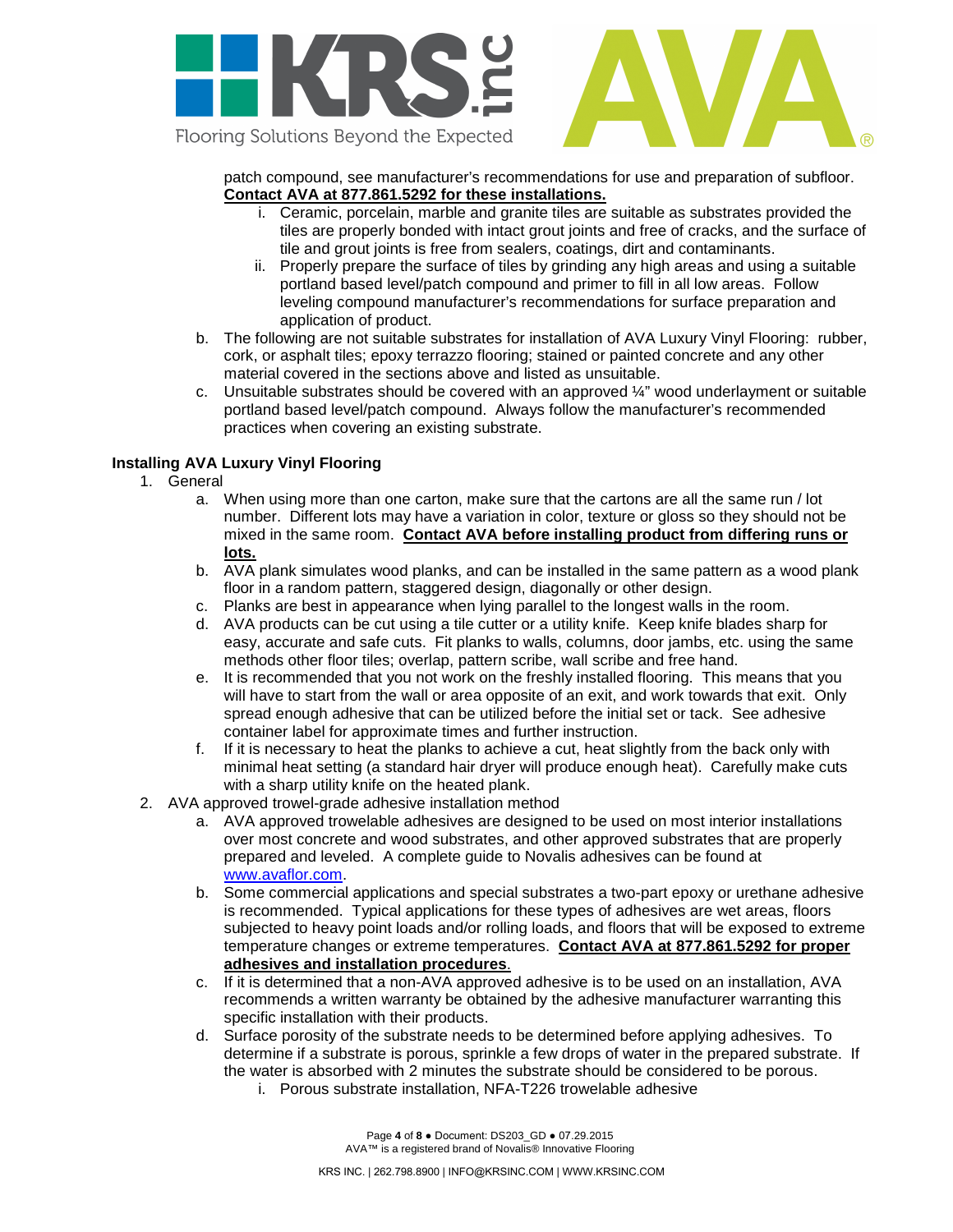



- $\frac{1}{16} \rightarrow \kappa \rightarrow \kappa \frac{1}{32}$  $\frac{1}{3}$
- 1. Requires a trowel notch of 1/16" x 1/32" x 1/32" u-notch be used
- 2. The adhesive should be allowed to dry to the touch sufficient to prevent slippage. Loss of adhesion can result if the flooring is not installed within the working time of the adhesive
- ii. Non-porous installation, NFA-T226 trowelable adhesive
	- 1. Requires a trowel notch of 1/16" x 1/32" x 1/32" U-be used.
	- 2. Allow the adhesive to dry to the touch with no transfer of adhesive to the finger (approximately  $30 - 45$  minutes) and install the LV plank within 60 minutes.
	- 3. Do not install flooring into wet adhesives on non-porous substrates.
- 3. AVA approved aerosol spray grade adhesive method
	- a. NFA-S300 spray adhesive can be used on porous and non-porous substrates. Non-porous substrates may require a lighter application of adhesive and should be tested in a small area before beginning installation.
	- b. Spray pattern should be enough that one 22 oz. can produces a spread rate of 150 185 ft<sup>2</sup>.
	- c. To apply S300 adhesive, shake can well before using and point can downwards towards the floor. Press the side of the nozzle tip as you slowly walk back and forth; **do not use a sweeping motion.** Clean up all drips and be sure to achieve full coverage when installing luxury vinyl products with S300 adhesive.
	- d. Allow the adhesive to dry completely to the touch with no transfer to fingers. Open time will vary according to spray pattern, substrate and ambient conditions.
	- e. Working time should not exceed 4 hours; be cautious as to how large of an area is sprayed.<br>f. Consult the instructions on the can or the NFA-S300 Technical Data Sheet.
	- f. Consult the instructions on the can or the NFA-S300 Technical Data Sheet.





*(A quarter is shown in the picture for reference only)*

- 4. Layout
	- a. Determine the center of the room by measuring each end wall and marking the center of the wall. Chalk a line across the points and measure to determine the center point. At a right angle to the chalk line, using the center point, chalk another line out to the other walls.
	- b. Dry lay a section of tile/plank from the center line to one wall to determine that the pattern is centered and fit. Measure the border cuts along the wall and compare to the following criteria. If necessary adjust the first row at the centerline to meet either the plank or tile.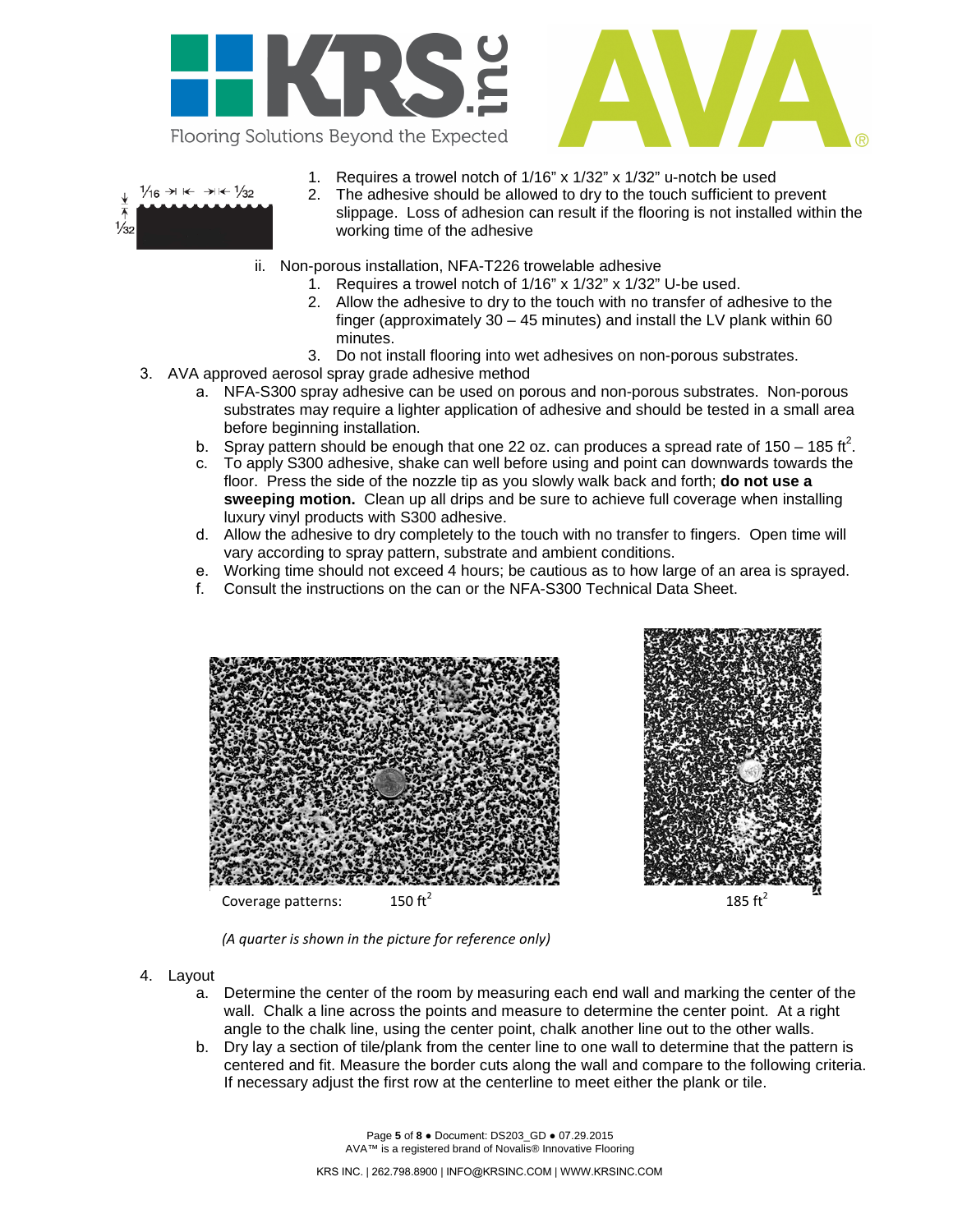



- c. Planks should never be less than 9 inches long or less than half of the width of the plank. Avoid small pieces in border areas and adjust the center lines to achieve the proper pattern.
- d. Tiles should not be less than 6" in length or width. Avoid small pieces in border areas and adjust the center to achieve the proper pattern
- e. Tiles are designed to be laid in any fashion with the most popular being point-to-point and ashlar patterns. All tile sizes and patterns look best when the layout is balanced in the installed room.
- 5. Installation of flooring
	- Spread adhesives using the proper trowel notch; more adhesive is not a good thing with AVA flooring.
		- a. **Plank installation**: Before spreading adhesive, strike a parallel chalk line to the centerline of the length of the room approximately 2' to 3' from the wall. Actual position is to be determined by the layout of the planks, ensure that the pattern is followed from your initial starting point determined in the dry layout performed earlier. If necessary, relay part of the pattern from centerline starting point to determine the exact measurement of the parallel line.
		- b. **Tile installation**: Before spreading adhesive, strike lines parallel to the centerline approximately 2 tile widths from center on either side of the centerline. Tiles are best installed in a pyramid or grid by starting in the center of the room and working to the walls in sections. Keep the dry layout in mind when setting up the initial glue lines.
		- c. Spread adhesive in an area that can be installed within the working time of the adhesive. Some slippage of the plank/tile may occur with a "wet" method. Be careful to follow layout lines and allow adhesive to set before rolling.
		- d. After determining the starting point and spreading your adhesive; lay the flooring by tightly butting the edges of the pieces together, making sure that the runs are parallel to your centerline or layout lines.
		- e. Be sure to stagger all end joints by at least 6" or the width of one plank. Vary the length of your planks during installation to ensure that end joints are not bunched and randomness is achieved in the pattern.
		- f. If you need to be directly on freshly laid planks, use of a kneeling board is recommended to evenly distribute weight across the planks and keep them from creeping in the wet adhesive.
		- g. During installation, roll the floor with a 3-section 100 lb. roller to ensure proper transference of adhesive to the plank backing.
		- h. Continue in this manner spreading only enough adhesive that can be safely installed within the working time of the adhesive.

# **After Installation**

- 1. Be sure planks are set, flat, and have tight edges. Re-roll the entire installation along the length and width of the planks with a 3-section 100 lb. roller to ensure all planks are properly set into the adhesive. If necessary, weigh down any loose planks overnight to ensure bond. Adhesive can be carefully reactivated using a heat gun after drying to re-install planks.
- 2. Clean adhesive residue from the face of the flooring following these directions:
	- a. Wet adhesive residue on the surface of the planks can be cleaned with a clean, white cloth **dampened** with warm, soapy water. Do not use excess water as this can seep between the seams of planks and lead to an adhesion failure!
	- b. Dry adhesive residue can be cleaned with mineral spirits or denatured alcohol and a clean cloth in a sparingly manner. Carefully follow the directions on the mineral spirits container. Please note: improper use of any chemical can harm the finish of the AVA Luxury Vinyl Flooring product.
	- c. Aerosol spray adhesives can be cleaned up when wet with soap and water on a clean cloth. Dried spray adhesive may require use of a solvent.
	- d. Do not pour soapy water, mineral spirits or denatured alcohol directly on the AVA Luxury Vinyl Flooring.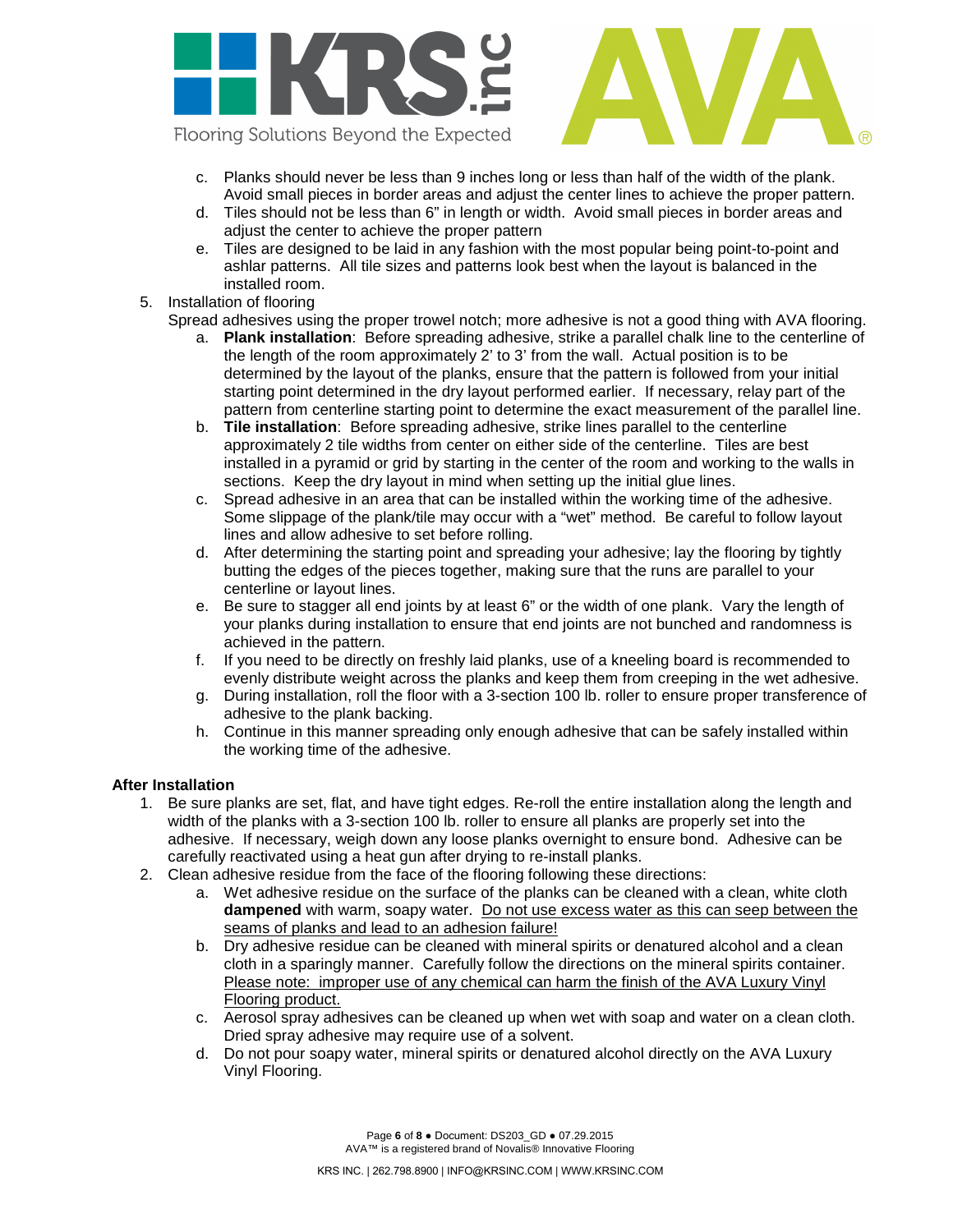



- Flooring Solutions Beyond the Expected
	- e. If working with epoxy or urethane adhesives you must clean these up while wet according to the adhesive manufacturer's instructions, which can be generally found on the container label.
- 3. AVA approved adhesives should be cured according to the following guidelines:
	- a. For a wet-set installation
		- i. It is important to allow the adhesive to set before accepting **any** foot traffic for a minimum of 12 to 24 hours. Failure to adhere to this guideline may result in shifting of planks, oozing of adhesive through seams or permanent indentations.
		- ii. Do not allow heavy loads, rolling traffic, furniture or fixtures on the floor for 24-48 hours after installation.
		- iii. AVA is not responsible nor will warrant our products in the event that this is not properly followed.
	- b. For a dry-set or pressure sensitive application do not allow foot traffic on the floor for 12 hours.
	- c. Proper rolling of floors during and after installation is a must on Luxury Vinyl products. Use a 3-section, 100 pound roller to set flooring into the adhesives.
- 4. In the event that the AVA Luxury Vinyl Flooring is not the last portion of the construction project, the floor must be protected from construction traffic and damage. Wait 24 hours and utilize a reinforced fiber protective board or a heavy kraft paper (min. 60 lbs.) and cover the floor. Failure to wait 24 hours before covering can impact adhesive curing.
- 5. Initial maintenance
	- a. Wait 7 days after installation is completed and thoroughly clean the floor using a neutral pH cleaner.
	- b. If necessary, a slow (275-350rpm) buffer can be utilized with a white, non-abrasive pad to remove heavier deposits.
	- c. Rinse the floor thoroughly and allow it to dry.
- 6. Daily and weekly maintenance
	- a. Sweep, vacuum or dust mop the floor as needed to remove dust loose dirt and grit. In high traffic areas this may be a daily or twice daily procedure. Use only vacuums that do not have bristle beater bars.
	- b. Clean liquid spills immediately to prevent the possibility of stains, slips or falls.
	- c. Damp mop the floor as needed to remove dirt and stains. Use a neutral pH cleaner and a red pad if needed to remove ground in dirt. Soft bristle brushes can also be used on flooring with embossed surfaces.
- 7. Preventative steps
	- a. Use mats at all entry areas to keep dirt, sand and water off of the floor. Clean the mats on a regular basis. If mats are placed directly on top of the AVA floor, be sure the mats have a non-staining back. Rubber mats are not recommended over AVA flooring products.
	- b. Furniture shall have protective glides of at least 1" in diameter to minimize the chance of indentations or scratching to the surface of the floor. Do not use narrow chair glides! Felt pads are also excellent protection for the floor for furniture that will be frequently moved directly across the floor.
	- c. Do not move heavy furniture, appliances or fixtures directly across the floor. Use protective boards or appropriate furniture movers designed for use over hard surface flooring.
	- d. Protect the floor from direct sunlight by using appropriate window coverings.
	- e. Use chair mats at desks to protect the floor from damage due to chair legs or casters.
	- f. Periodically clean caster wheels and check for wheels that may be broken or no longer rotating. Replace damaged wheels immediately.
	- g. Avoid use of metal or razor scrapers to remove dirt, residues or other marks from flooring. This will damage the protective wear layer of the vinyl flooring.